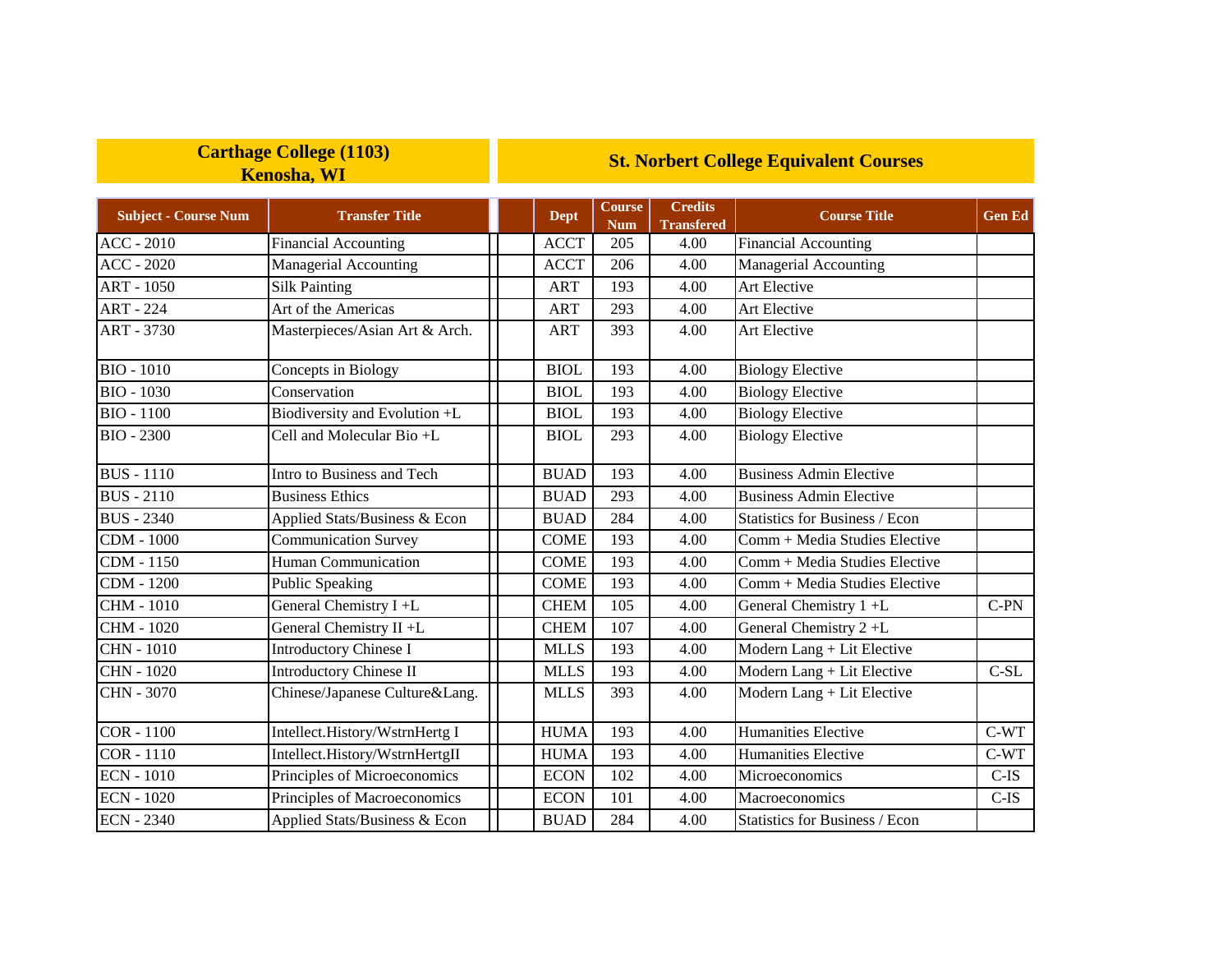| <b>ENG - 2010</b> | <b>American Literary Traditions</b>  | <b>ENGL</b> | 293 | 4.00 | <b>English Elective</b>             | $C-WI$ |
|-------------------|--------------------------------------|-------------|-----|------|-------------------------------------|--------|
| <b>ENV - 1600</b> | Intro to Environmental Science       | <b>ENVS</b> | 193 | 4.00 | <b>Environmntl Science Elective</b> |        |
| <b>ENV - 675D</b> | <b>Enviornmental Mgmt</b>            | <b>ENVS</b> | 193 | 4.00 | <b>Environmntl Science Elective</b> |        |
| <b>EXS - 0010</b> | <b>Concepts of Physical Fitness</b>  |             |     |      | Not Transferable                    |        |
| <b>EXS - 0800</b> | <b>Baseball</b>                      | <b>PHED</b> | 193 | 3.00 | <b>Physical Education Elective</b>  |        |
| <b>EXS - 0830</b> | Men's Golf                           | <b>PHED</b> | 048 | 1.00 | Golf                                |        |
| <b>EXS - 3210</b> | Adv Techniques in Training           | <b>PHED</b> | 393 | 4.00 | <b>Physical Education Elective</b>  |        |
| GEO - 1500        | Intro to Human Geography             | <b>GEOG</b> | 193 | 4.00 | Geography Elective                  |        |
| GEO - 1700        | Physical Geography                   | <b>GEOG</b> | 120 | 4.00 | Physical Geography                  | $C-PN$ |
| GEO - 2600        | Mappng Your Wrld: Intro to GIS       | <b>GEOG</b> | 193 | 4.00 | Geography Elective                  |        |
| GEO - 2800        | Geography of East Asia               | <b>GEOG</b> | 293 | 4.00 | Geography Elective                  |        |
| <b>GNR - 0000</b> | College Success Seminar              |             |     |      | Not Transferable                    |        |
| GNR - 0009        | <b>Sophomore Transitions</b>         |             |     |      | Not Transferable                    |        |
| GNR - 0120        | <b>Elements of College Learning</b>  |             |     |      | Not Transferable                    |        |
| $GNR - 200$       | Latin America                        | <b>ELEC</b> | 293 | 4.00 | <b>General Elective</b>             |        |
| <b>GNR - 675X</b> | The World of Writing                 | <b>ENGL</b> | 193 | 4.00 | <b>English Elective</b>             |        |
| <b>HIS - 1000</b> | <b>Issues in American History</b>    | <b>HIST</b> | 193 | 4.00 | <b>History Elective</b>             |        |
| $HIS - 2450$      | 20th Cen Japan Through Film          | <b>HIST</b> | 122 | 4.00 | Modern East Asia                    | $C-BB$ |
| HISTORY - 271     | Brit Histry Accrdng to Hollywd       | <b>HIST</b> | 293 | 4.00 | <b>History Elective</b>             |        |
| <b>JPN</b> - 1010 | <b>Introductory Japanese I</b>       | <b>JAPN</b> | 101 | 4.00 | Elementary Japanese 1               |        |
| <b>JPN</b> - 1020 | <b>Introductory Japanese II</b>      | <b>JAPN</b> | 102 | 4.00 | <b>Elementary Japanese 2</b>        | $C-SL$ |
| <b>JPN</b> - 2011 | Elementary Oral Japanese I           | <b>JAPN</b> | 193 | 1.00 | Japanese Elective                   |        |
| <b>JPN</b> - 2021 | Elementary Oral Japanese II          | <b>JAPN</b> | 193 | 1.00 | Japanese Elective                   |        |
| MGT-1110          | Intro to Business & Tech             | <b>BUAD</b> | 193 | 4.00 | <b>Business Admin Elective</b>      |        |
| MGT - 3120        | Principles of Management             | <b>BUAD</b> | 230 | 4.00 | Foundations of Management           |        |
| <b>MGT - 3600</b> | <b>Legal Environment of Business</b> | <b>BUAD</b> | 390 | 4.00 | <b>Business Law</b>                 |        |
| <b>MKT-3130</b>   | <b>Marketing Principles</b>          | <b>BUAD</b> | 270 | 4.00 | Marketing Concepts and Issues       |        |
| MTH - 1030        | <b>Applied Mathematics</b>           | <b>MATH</b> | 193 | 4.00 | <b>Mathematics Elective</b>         |        |
| MTH - 1050        | <b>Elementary Statistics</b>         | <b>SSCI</b> | 224 | 4.00 | <b>Basic Statistics</b>             | $C-QR$ |
| MTH - 1120        | Calculus I                           | <b>MATH</b> | 131 | 4.00 | Calculus + Analytic Geometry 1      | $C-QR$ |
| MTH - 1220        | Calculus II                          | <b>MATH</b> | 132 | 4.00 | Calculus + Analytic Geometry 2      | $C-QR$ |